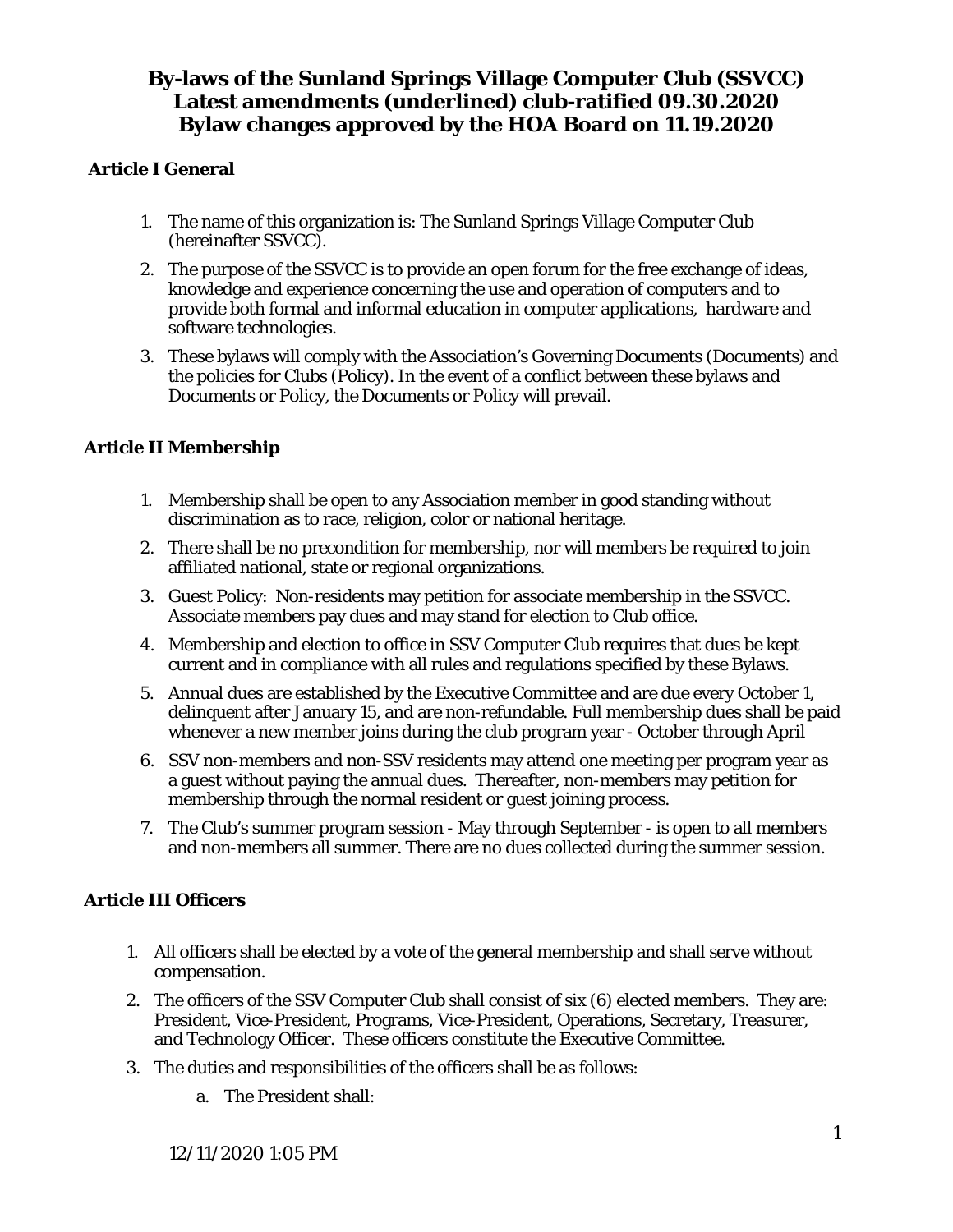- i. Preside at all meetings including the Executive Committee;
- ii. Be Ex-Officio on all committees except the Nominating Committee;
- iii. Appoint members to fill board chairs and to program positions during his/her term of office;
- iv. Nominate to the membership candidates to fill vacant elected officer positions;
- v. Serve as the club's representative and negotiator to the HOA when it meets annually to consider SSV meeting space and resource allocations for all clubs and organizations. Ensure our ongoing ability to successfully carry out our mission function.
- b. The Vice President for Programs shall:
	- i. Temporarily assume the duties of the President in the event of the President's absence, resignation or death;
	- ii. Serve as chair of the Program Committee.
- c. The Vice President for Operations shall:
	- i. Assume the duties of Vice President for Programs in the event of the Vice President's absence or temporary assumption of the President's duties;
	- ii. Serve as chair of the Operations Committee.
- d. The Secretary shall:
	- i. Take minutes and record the proceedings of business meetings of the computer club and of the Executive Committee;
	- ii. Conduct all correspondence for the computer club;
	- iii. Keep updated and make available copies of the Bylaws to any member upon request;
- e. The Treasurer shall:
	- i. Receive all monies collected from whatever source;
	- ii. Pay bills and other disbursements as authorized by the Executive Committee;
	- iii. Keep complete, accurate records of receipts and disbursements and bank accounts and prepare a financial statement for the Executive Committee and membership meetings. Retention period for all lawful documents shall be three (3) years after which time all affected records will be archived;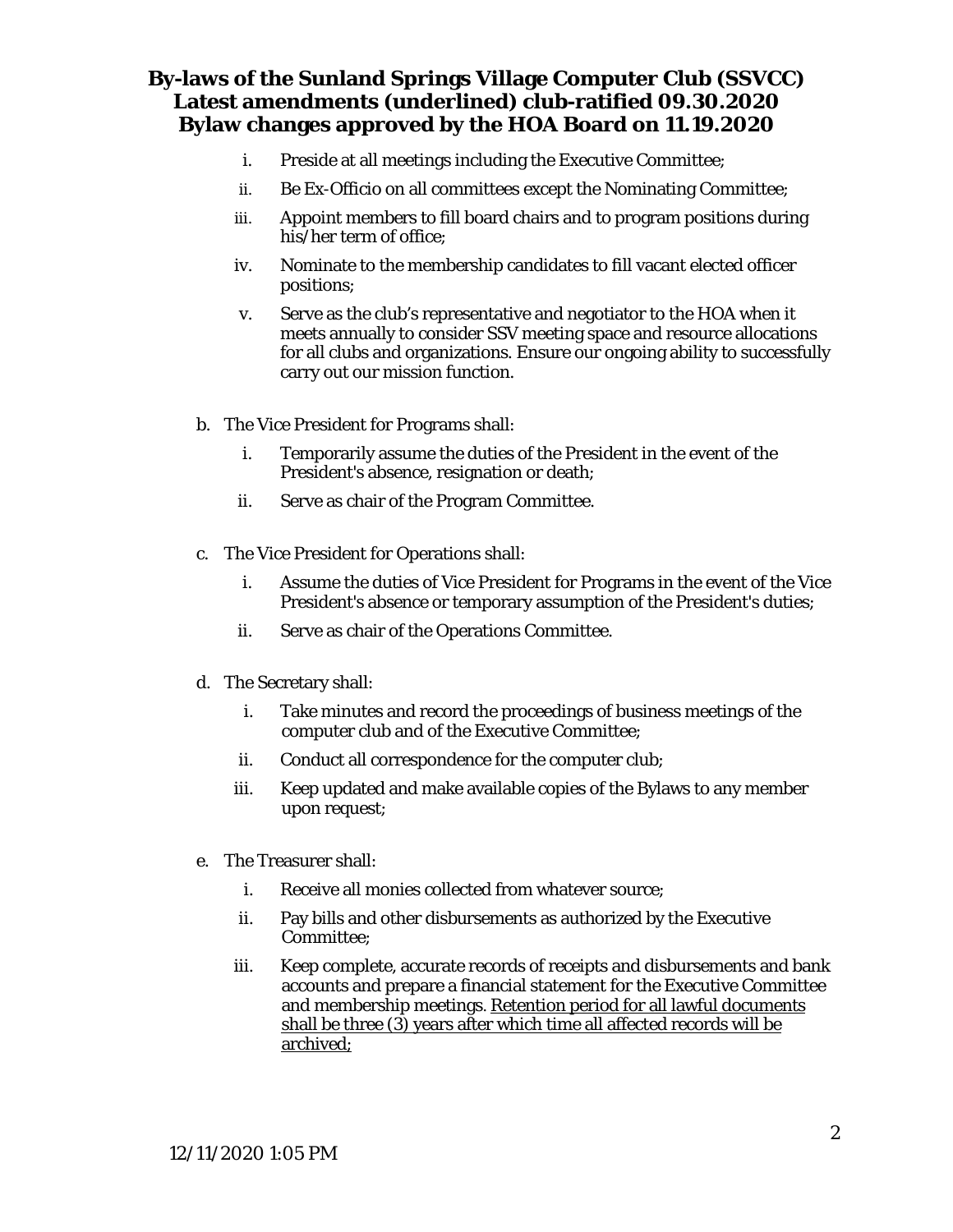- iv. Maintain a commercial bank account at a bank approved by the Executive Committee. One signature either from the Treasurer or President shall be required on checks.
- v. Maintain a roster of all paid club members.
- vi. Maintain and use the Federal Tax ID as required by the IRS.
- vii. Separately account for all reserves and commitments individually, including, but not limited to, funds to be paid to teachers at year-end, and funds for replacement of existing aging inventory. Inventory replacement funds will accrue at the rate of \$100.00 per month, and this fund will be reviewed annually by the Executive Committee for modification, if required.
- f. The Technology Officer shall serve as chair of the Technology committee, and:
	- i Be responsible for obligatory contracts with website host organizations and website and other software application suppliers as deemed necessary.
	- ii Oversee the development and maintenance of the Club's website (ssvcc.com), and the Club's intra-club communication process.
	- iii Build a technical team capable of maintaining, updating and monitoring the operational performance of software applications and electronic delivery systems for maximum effectiveness according to the needs of the Club.
	- iv Act as the technical conscience to the Officer team regarding the purchase, integration and documentation of any product(s) designed to further the mission of this club.
	- v Ensure all procedures used by the club are fully documented for club officers, members, visiting presenters, and, where necessary, other SSV organizations.
	- vi Verify the accuracy of the current list of all club-managed HOA-owned property each year in April. File this list in a report to the SSV HOA Club Coordinator via the club Secretary on or immediately after April 1 of each calendar year.

3. Duties and Responsibilities of Executive Committee, operating under the direction of the President shall be as follows:

a. May further establish fees and charges for participation in special activities or educational programs.

b. Will ensure the club operates on a non-profit basis to ensure the tax status as a non-profit corporation. All funds collected are required to be used to benefit club membership.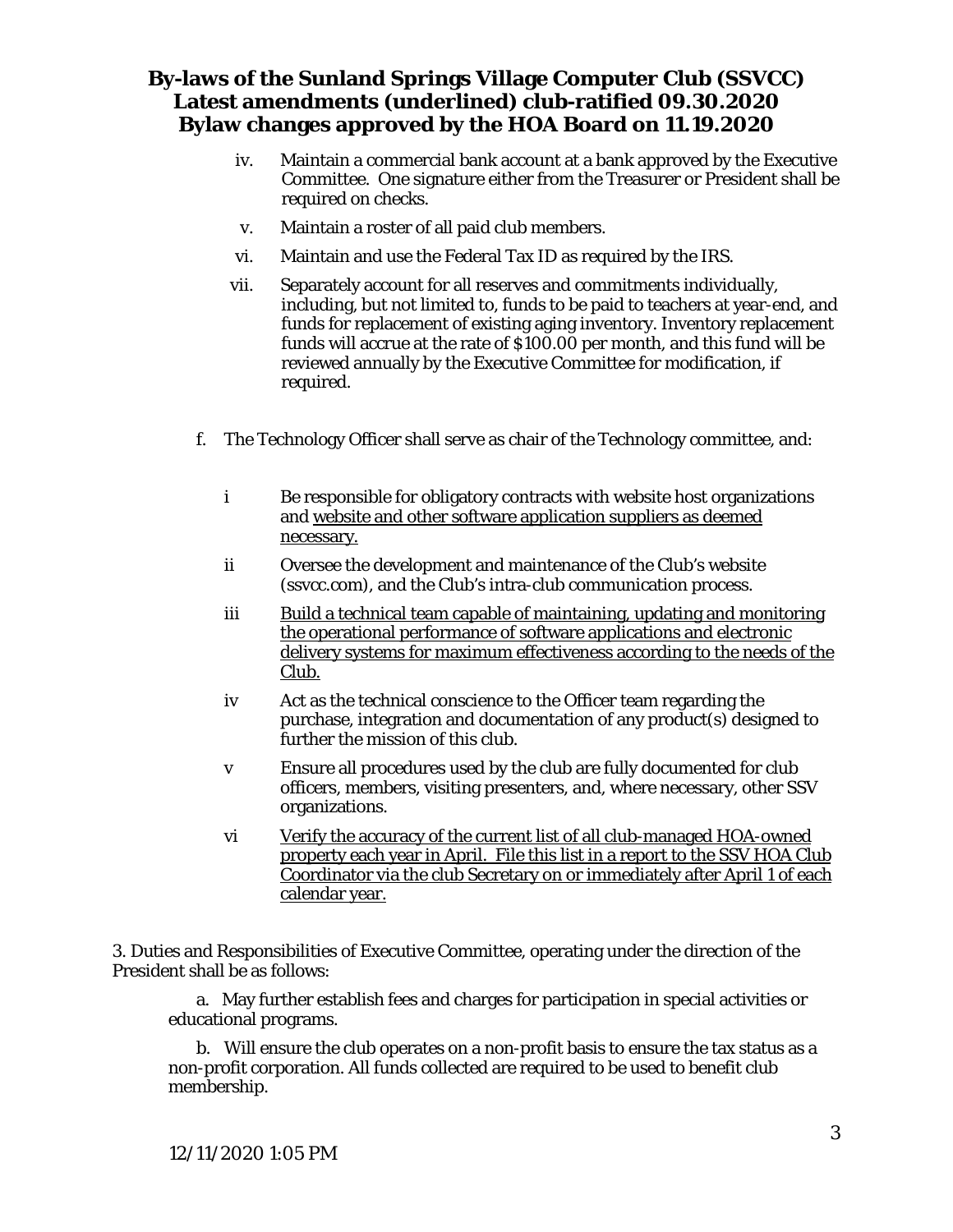c. Shall appoint chairpersons to serve on the Nominating, Publicity, Education, and Membership committees and may establish other committees as needed.

d. Reserves the right to relieve any officer for failure to perform the duties of the office.

e. Shall determine the criteria for, and the funding and management of the Inventory Reserve Fund for the purpose of replacing or upgrading existing equipment and the Teacher's Reserve Fund.

f. Shall ensure that no expenditure in excess of \$500 shall be made without first obtaining approval from a majority of the members present at any business meeting or special meeting called for such purpose. Electronic voting is authorized.

- a. Shall appoint a member in good standing to perform an annual audit of the Treasurer's books in February or at any other time as deemed necessary.
- b. Shall ensure that individual or private selling of merchandise in SSVHOA facilities is approved by the Executive Committee and meets the guidelines of the SSV HOA Club Policy.
- c. Shall monitor membership levels to ensure that meeting room and equipment resources continue to be available to all qualified members. In a situation where resources are constrained due to increased competition for village space, the Committee needs to ensure that the membership procedure sufficiently favors SSV resident petitioners over non-SSV associate petitioners.

### **Article IV Committees**

- 1. Standing committees shall include:
	- a. The Program Committee, responsible for the development and publicity of programs for General Membership meetings. The Vice President for Programs shall serve as chair and may appoint additional members.
	- b. The Operations Committee, responsible for computer facility operations, hardware, and software. The Vice President for Operations shall serve as chair and may appoint additional members.
	- c. The Nominating Committee shall propose a slate of officers that will consist of one consenting candidate for each office. This slate is to be submitted for the election to be held at the first Wednesday meeting of March. The chair will select two additional members to serve on this committee, no existing officer may serve.
	- d. The Publicity Committee is responsible for promoting interest and membership in the club in all available media, Village Voice, Channel 22, Tuesday Coffee Time, Bulletin Boards, the SSV Forum, online meetings, etc. The chair may appoint additional members to serve on this committee.
	- e. The Membership Committee, responsible for recruiting and encouraging active membership, to include welcoming new members and conducting follow-up interviews with members who do not renew, and reporting suggestions to the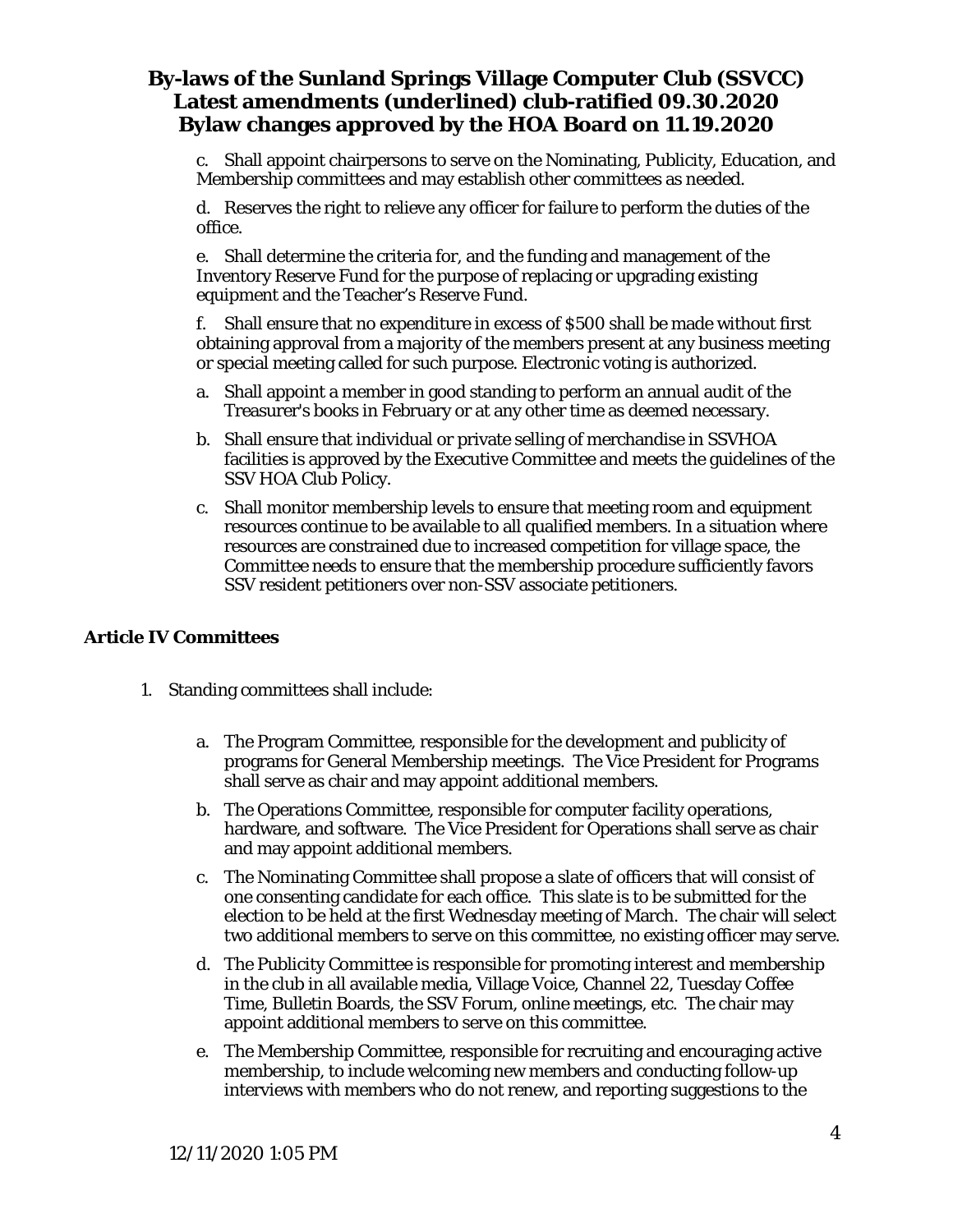Executive Committee. The chair may appoint additional members to serve on this committee.

f. The Education Committee is responsible for soliciting educational subject requests from the members, recruiting instructors, and scheduling classes and workshops to fill these requests. The chair may appoint additional members to serve on this committee.

#### **Article V Meetings and Elections**

- 1. There will be a minimum of two (2) general membership meetings held during the program year – October through April:
	- a. The first meeting shall be held the first regularly scheduled meeting of the fall season, in October, to present the officers and program for the upcoming year.
	- b. The second meeting shall be held on first meeting date in March to elect and install new officers, as necessary, and to review the programs of the past year. A membership quorum is required to ratify the installation of elected officers.
- 2. The Executive Committee may meet at any time and place as called by the President or by any two members of the Executive Committee; however, no business can be conducted with less than three of the six officers present. All appointed committee chairs are encouraged to attend Executive Committee meetings but will not have voting rights.
- 3. In addition to the regularly scheduled meetings, special meetings may be called by majority vote of the Executive Committee or by a petition signed by at least 20 members. Notice of these special meetings must be broadcast to all members at least one week prior to the meeting and must include the topic to be covered. Electronic voting is authorized, as needed, for all meetings to include general membership meetings.
- 4. Any action presented to the membership for approval at a club business meeting requires a majority vote of the members present. No proxy voting will be allowed except for amendments to the by-laws or Dissolution. See Articles IX and X.
- 5. Roberts Rules of Order, as revised, shall govern at all membership meetings.

#### **Article VI Election and Terms**

- 1. The election and installation of officers shall be held at the first General Business meeting in March. In addition to the slate of candidates presented by the Nominating Committee, other members may be nominated from the floor but must have the approval of the member being nominated. Nominees will be elected by a simple majority of the members present. The new officers elected will assume the duties the first meeting in April.
- 2. The term of office shall be for two years.
- 3. Elected officers may serve no more than two consecutive two-year terms in the same office, but may stand for election to another elected or appointed position thereafter.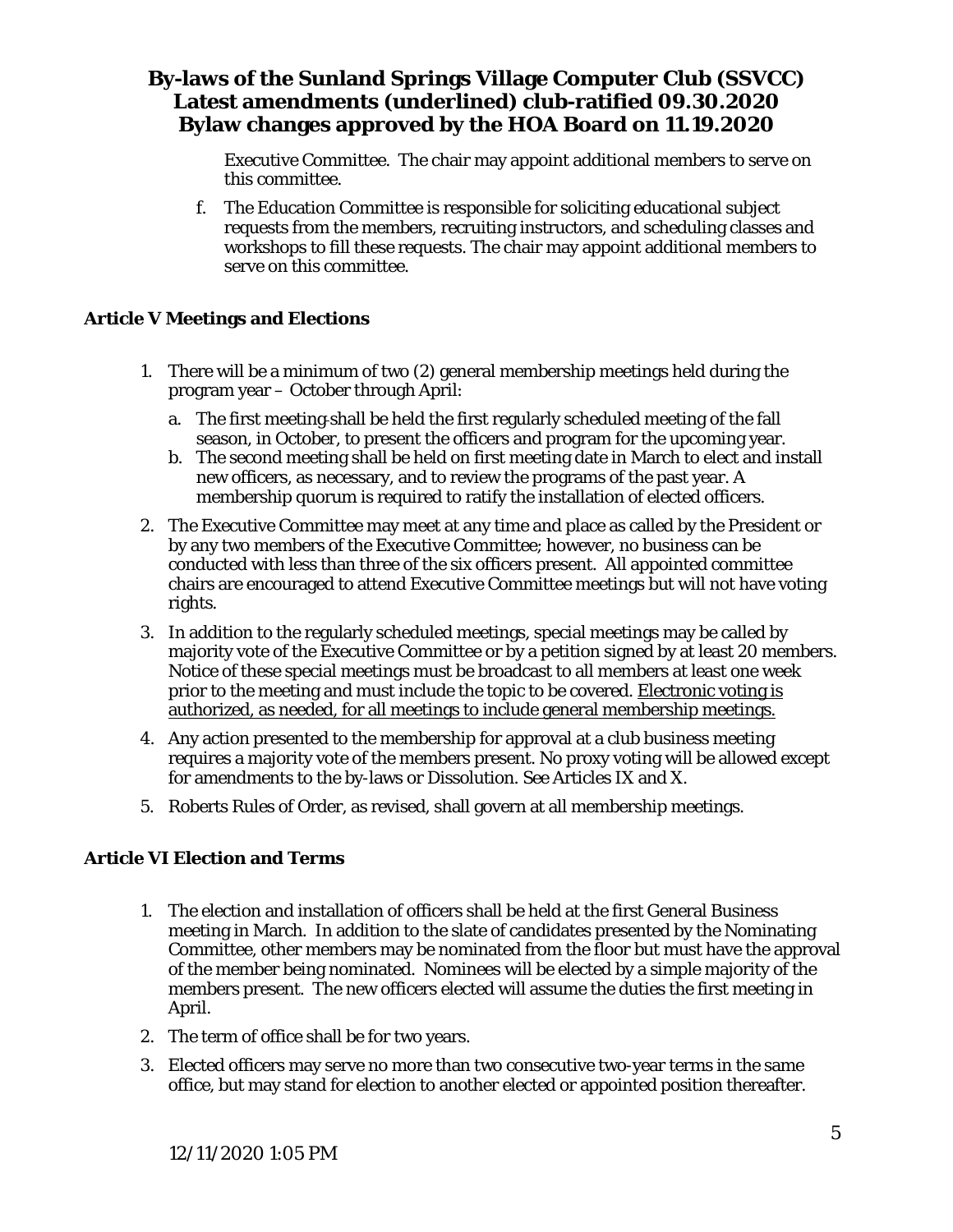- 4. The term of service for elected officers will be staggered as follows, such that a nucleus of serving officers is retained by rotation during any given election cycle:
	- a. In odd-numbered years, the President, Vice-president of Operations and Treasurer must stand for election.
	- b. In even-numbered years, the Vice-President of Programs, Secretary and Technology officer must stand for election.
- 5. Resigning or term-limited officers are expected to mentor their replacements until job skills are fully transferred. Any serving officer who transfers duties to another serving or newly-elected officer will provide the same skills transfer.

### **Article VII Use of Computer Club Teaching and Storage Facilities and Equipment**

The Executive Committee will provide policy direction and general oversight for the operation of the computer club facilities. The facility staff will consist entirely of volunteers drawn from the membership of the club.

- 1. The facilities shall not be used for any purpose without a designated staff member or monitor present.
- 2. The facilities may not be used for commercial purposes of any kind.
- 3. The availability of a facility is not intended to serve as a substitute for the ownership of a computer or related equipment.
- 4. Under no circumstances shall any equipment be removed from the computer facilities except by pre-approved permission by the President or Vice President of Operations.
- 5. Any removable media brought into any facility must first be tested for virus before use in the lab equipment.
- 6. Food and beverages should not be brought into any facility.
- 7. Users shall not copy licensed material nor add or delete programs or files that are included in the systems found on the laboratory or classroom computers.
- 8. If a member using equipment during open lab hours encounters any particular problem during his or her use of the computer lab systems and equipment, all details should be immediately reported to the monitor or other staff on duty.
- 9. Only the President or the Vice President of Operations has the authority to lend any equipment or supplies.

### **Article VIII**

1. Liability insurance, as well as security bonding for the club Executive Committee, is extended to the club through the umbrella provisions of the SSVHOA insurance coverage. Club events on SSVHOA premises are covered by Association insurance as long as the activity is within the scope of the clubs Bylaws. The Executive Committee will